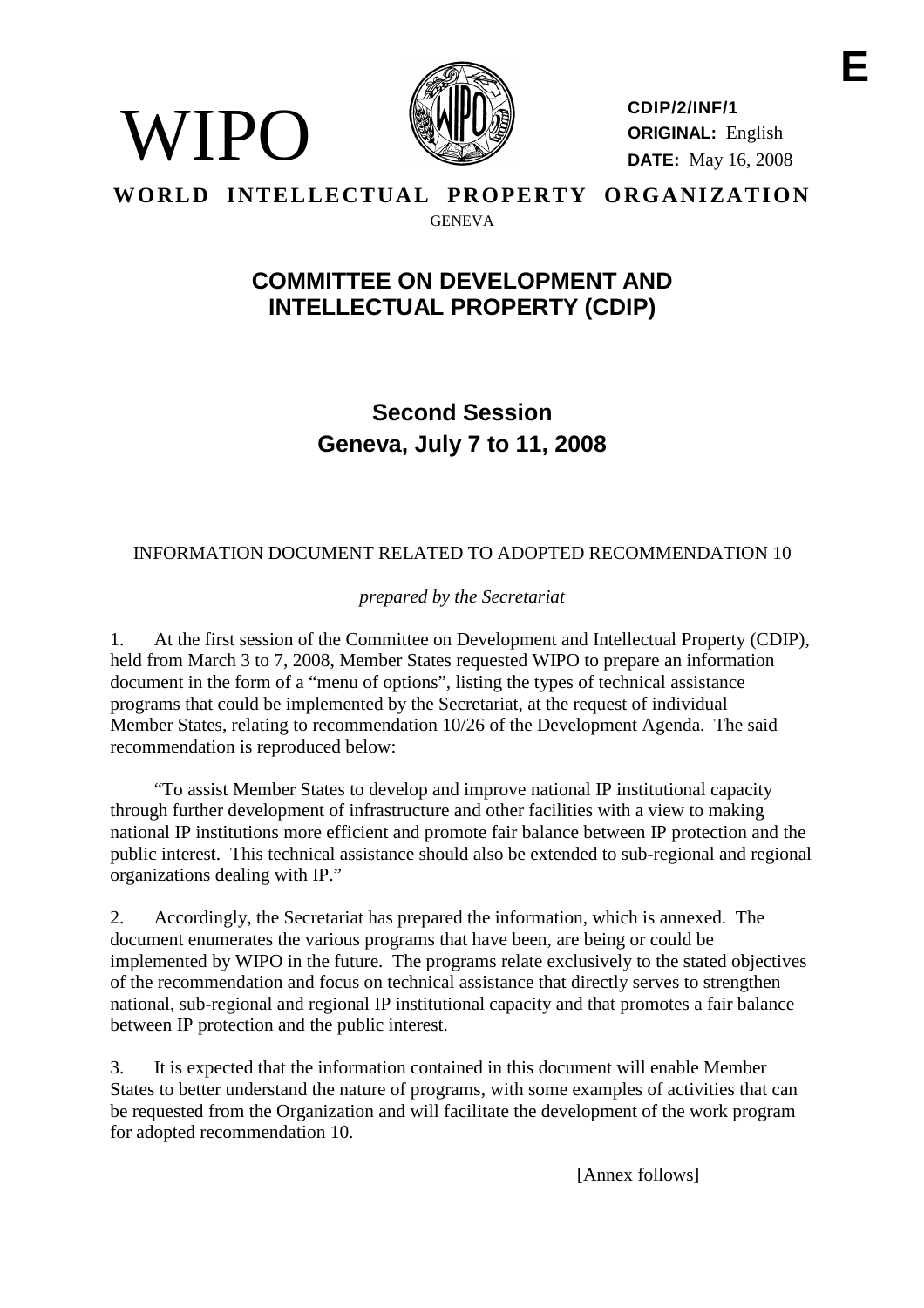#### ANNEX

| <b>Title/Nature of</b><br><b>Technical Assistance</b><br>Program                                                                                                                    | <b>Target</b><br><b>Institutions /</b><br><b>Beneficiaries</b> | <b>Objectives</b>                                                                                                                                                                                                                                                                                                                                                                     | <b>Types of Activities</b>                                                                                                                                                                                                                                                                                                                                                                                                                                          | <b>Expected Outcomes</b>                                                                                                                                                                                                                                                                                                                                                                                                                                                        |
|-------------------------------------------------------------------------------------------------------------------------------------------------------------------------------------|----------------------------------------------------------------|---------------------------------------------------------------------------------------------------------------------------------------------------------------------------------------------------------------------------------------------------------------------------------------------------------------------------------------------------------------------------------------|---------------------------------------------------------------------------------------------------------------------------------------------------------------------------------------------------------------------------------------------------------------------------------------------------------------------------------------------------------------------------------------------------------------------------------------------------------------------|---------------------------------------------------------------------------------------------------------------------------------------------------------------------------------------------------------------------------------------------------------------------------------------------------------------------------------------------------------------------------------------------------------------------------------------------------------------------------------|
| 1. Policy<br><b>Development</b><br>Program                                                                                                                                          | Government<br>institutions;<br>Policy-makers                   | Information sharing, orientation<br>and training of decision makers,<br>policy advisers and other senior<br>officials                                                                                                                                                                                                                                                                 | - Training sessions organized by the WIPO Academy<br>at the national, regional or interregional level;<br>- Special Academy sessions on topical issues for specific<br>target audiences;<br>- Increased emphasis in these sessions on how to develop<br>a balanced IP system; and<br>- Inclusion of the Development Agenda as a topic of<br>discussion.                                                                                                             | Broader understanding of<br>the relevance and<br>importance of intellectual<br>property by policy-makers<br>and enhanced capacity to<br>analyze, formulate and<br>implement balanced IP<br>policies in Member States                                                                                                                                                                                                                                                            |
| 2. Provision of Legal<br><b>Assistance to</b><br>Developing and<br><b>Least-Developed</b><br>Countries, as well as<br>to Countries with<br><b>Economies</b> in<br><b>Transition</b> | Government<br>institutions;<br>Policy-makers                   | Support in the formulation of<br>updated IP legislation and<br>provision of legal assistance in<br>accordance with each country's<br>specific requirements, including<br>aspects related to the<br>implementation of international<br>treaties within national<br>legislation, taking into<br>consideration available<br>legislative options and the<br>specific needs of the country | - Advice on draft laws and regulations;<br>- Participation in meetings;<br>- Expert missions and consultation visits by government<br>officials;<br>- Training of negotiators and legal draftsmen; and<br>- Advice with regard to accession to, and implementation<br>of, international treaties, including regional agreements,<br>taking into account the development priorities and<br>objectives and available flexibilities under international<br>agreements. | Developing countries and<br>LDCs, as well as countries<br>with economies in<br>transition, update the<br>relevant legislation in<br>accordance with their<br>international obligations<br>and development objectives<br>and policy makers and legal<br>experts are enabled to make<br>informed decisions on the<br>use of legal options and<br>flexibilities available in the<br>international legal<br>framework, including the<br>TRIPS Agreement, in their<br>national laws. |

#### PROGRAMS RELATING TO ADOPTED RECOMMENDATION 10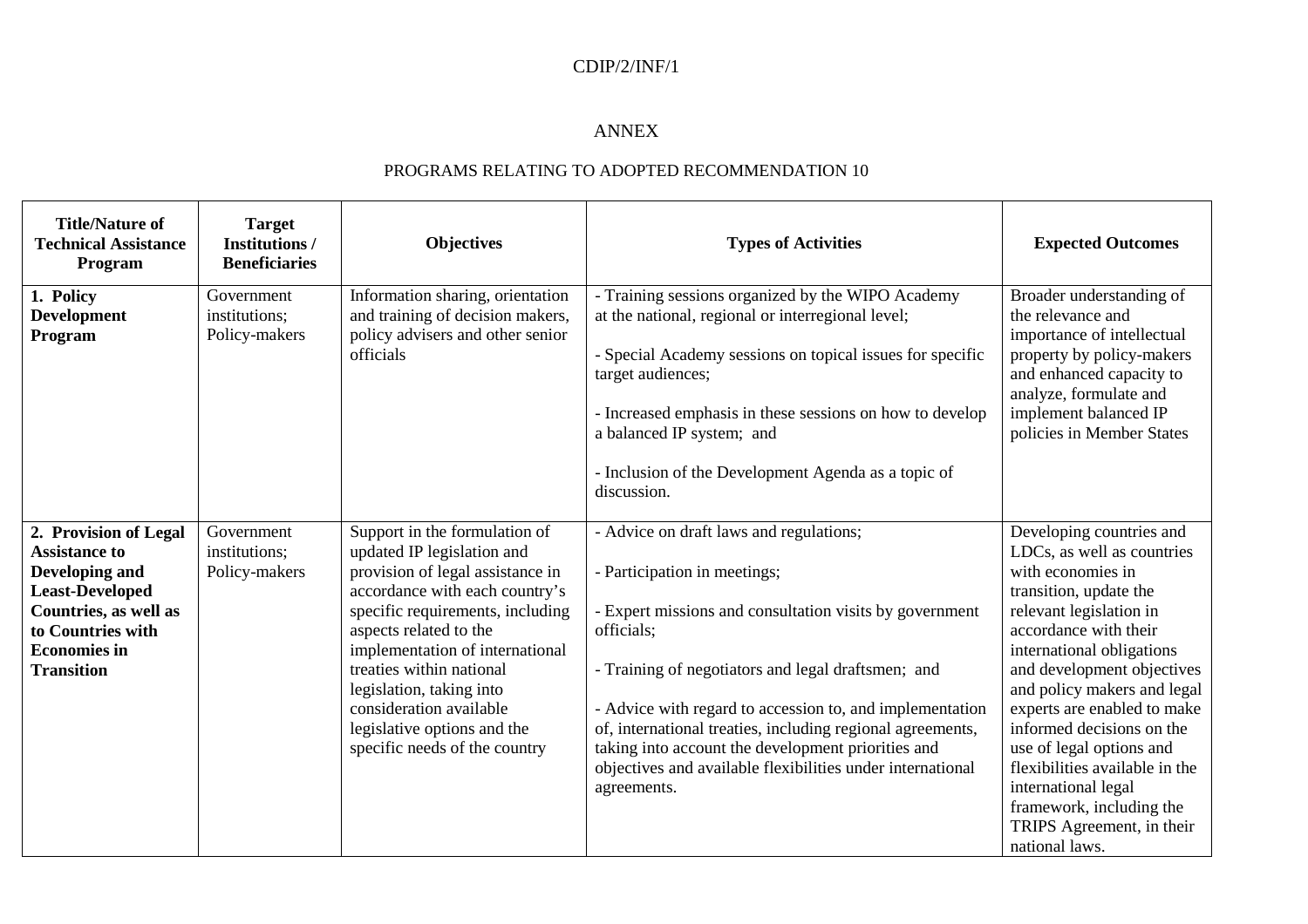### CDIP/2/INF/1 Annex, page 2

| <b>Title/Nature of</b><br><b>Technical Assistance</b><br>Program                | <b>Target</b><br><b>Institutions /</b><br><b>Beneficiaries</b> | <b>Objectives</b>                                                                                                                                                                                                                                                                                                                                                                                                                                                                                                                                                                                                                                                                                                                                          | <b>Types of Activities</b>                                                                                                                                                                                                                                                                                                                                                              | <b>Expected Outcomes</b>                                                                                                                                                                                                                                                                                                                                                                                                                                                   |
|---------------------------------------------------------------------------------|----------------------------------------------------------------|------------------------------------------------------------------------------------------------------------------------------------------------------------------------------------------------------------------------------------------------------------------------------------------------------------------------------------------------------------------------------------------------------------------------------------------------------------------------------------------------------------------------------------------------------------------------------------------------------------------------------------------------------------------------------------------------------------------------------------------------------------|-----------------------------------------------------------------------------------------------------------------------------------------------------------------------------------------------------------------------------------------------------------------------------------------------------------------------------------------------------------------------------------------|----------------------------------------------------------------------------------------------------------------------------------------------------------------------------------------------------------------------------------------------------------------------------------------------------------------------------------------------------------------------------------------------------------------------------------------------------------------------------|
| 3. Development of<br><b>National Intellectual</b><br><b>Property Strategies</b> | Government<br>institutions;<br>Policy makers                   | Assisting Member States in their<br>projects to develop national IP<br>strategies aiming at integrating<br>intellectual property into the<br>context of national policies in<br>several areas such as education,<br>health, agriculture, science and<br>technology, innovation,<br>financing and international trade<br>in line with national needs and<br>development objectives.<br>Strategies could focus on the<br>definition of goals, mechanisms,<br>policies and actions to facilitate<br>the creation of and access to<br>knowledge and technology,<br>enhancing the ability of domestic<br>enterprises and institutions to<br>protect IP rights and promoting<br>commercialization and broad<br>dissemination of technology and<br>creative works | Support in undertaking an IP Audit as a first step<br>towards assessing needs, challenges, opportunities,<br>strengths;<br>- Meetings to assist in the formulation of a plan of action<br>or IP policy integrated with national development plans<br>and policies; and<br>Events involving different sectors with a view to<br>implementing the IP policy or a series of IP strategies. | An assessment of IP<br>capabilities and needs and<br>a plan to implement<br>national IP strategies in<br>different areas/sectors<br>More countries formulating<br>IP policies, strategies and<br>development plans,<br>appropriate to national<br>needs and objectives<br>Facilitate IP policy and<br>strategy integration with<br>national and sectorial<br>development policies and<br>consideration of public<br>policy objectives and public<br>interest in IP systems |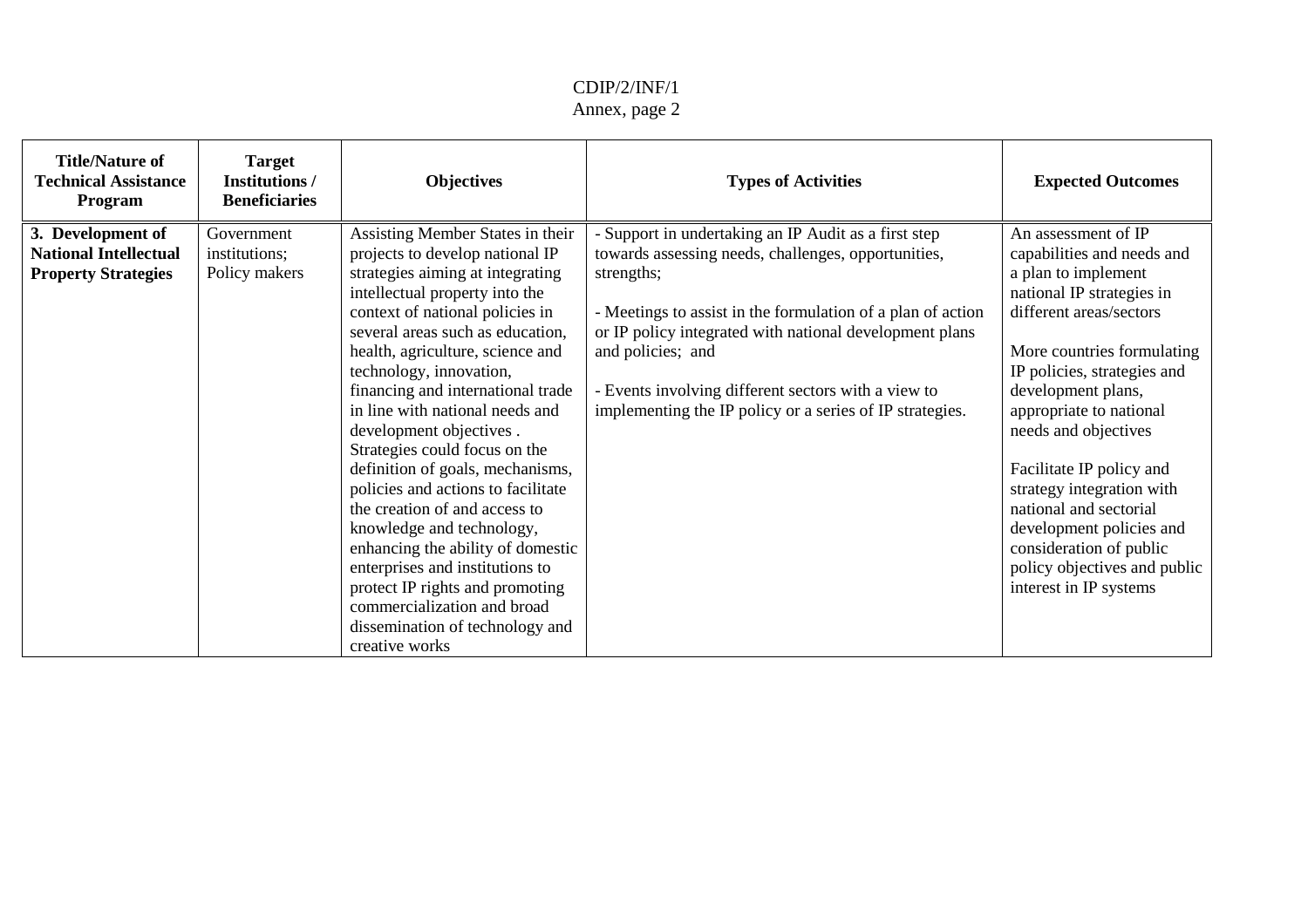| <b>Title/Nature of</b><br><b>Technical Assistance</b><br>Program                                                                                 | <b>Target</b><br><b>Institutions /</b><br><b>Beneficiaries</b> | <b>Objectives</b>                                                                                                                                                                                                                                                                                                                                              | <b>Types of Activities</b>                                                                                                                                                                                                                                                                                                                                                                                                                                                                                                                                                                                                                                                                                                                                                                                                                                                                                                                                                                                                                                                                                                                                                                                                                                   | <b>Expected Outcomes</b> |
|--------------------------------------------------------------------------------------------------------------------------------------------------|----------------------------------------------------------------|----------------------------------------------------------------------------------------------------------------------------------------------------------------------------------------------------------------------------------------------------------------------------------------------------------------------------------------------------------------|--------------------------------------------------------------------------------------------------------------------------------------------------------------------------------------------------------------------------------------------------------------------------------------------------------------------------------------------------------------------------------------------------------------------------------------------------------------------------------------------------------------------------------------------------------------------------------------------------------------------------------------------------------------------------------------------------------------------------------------------------------------------------------------------------------------------------------------------------------------------------------------------------------------------------------------------------------------------------------------------------------------------------------------------------------------------------------------------------------------------------------------------------------------------------------------------------------------------------------------------------------------|--------------------------|
| 4. Strengthening<br>mechanisms for<br>sub-regional,<br>regional and<br>inter-regional<br>cooperation in the<br>field of intellectual<br>property | Government<br>Institutions                                     | Strengthening of mechanisms for<br>sub-regional, regional and<br>inter-regional cooperation and<br>development of mechanisms and<br>partnerships leveraging the<br>support of a wide range of<br>stakeholders, with a view to<br>encouraging synergies through<br>the process of regional<br>integration and<br>internationalization of national<br>IP systems | - Coordination of IP systems with a view to establishing<br>procedures for sharing the task of granting IP rights on<br>a sub-regional or regional level;<br>- Support for regional and sub-regional initiatives to<br>develop regional and sub-regional legislation in the areas<br>of IP, Traditional Knowledge and Traditional Cultural<br>Expressions (for example in OAPI and ARIPO);<br>- Support for the creation of networks of copyright offices<br>and collective management organizations with the view to<br>encouraging synergies in policy and strategic planning;<br>- Formulation and pooling of resources and knowledge to<br>better serve right-owners and the user community;<br>- Holding of regular consultations with regional and<br>sub-regional organizations to streamline cooperation<br>programs and activities and strengthen regional<br>cooperation;<br>- Development of regional mechanisms for sharing of<br>IP related information, expertise, resources and best<br>practices; and<br>Organization of specialized training programs at<br>sub-regional and regional levels to develop skills<br>and enhance competence of the staff of IP offices<br>in administration of IP rights in different<br>technological fields. |                          |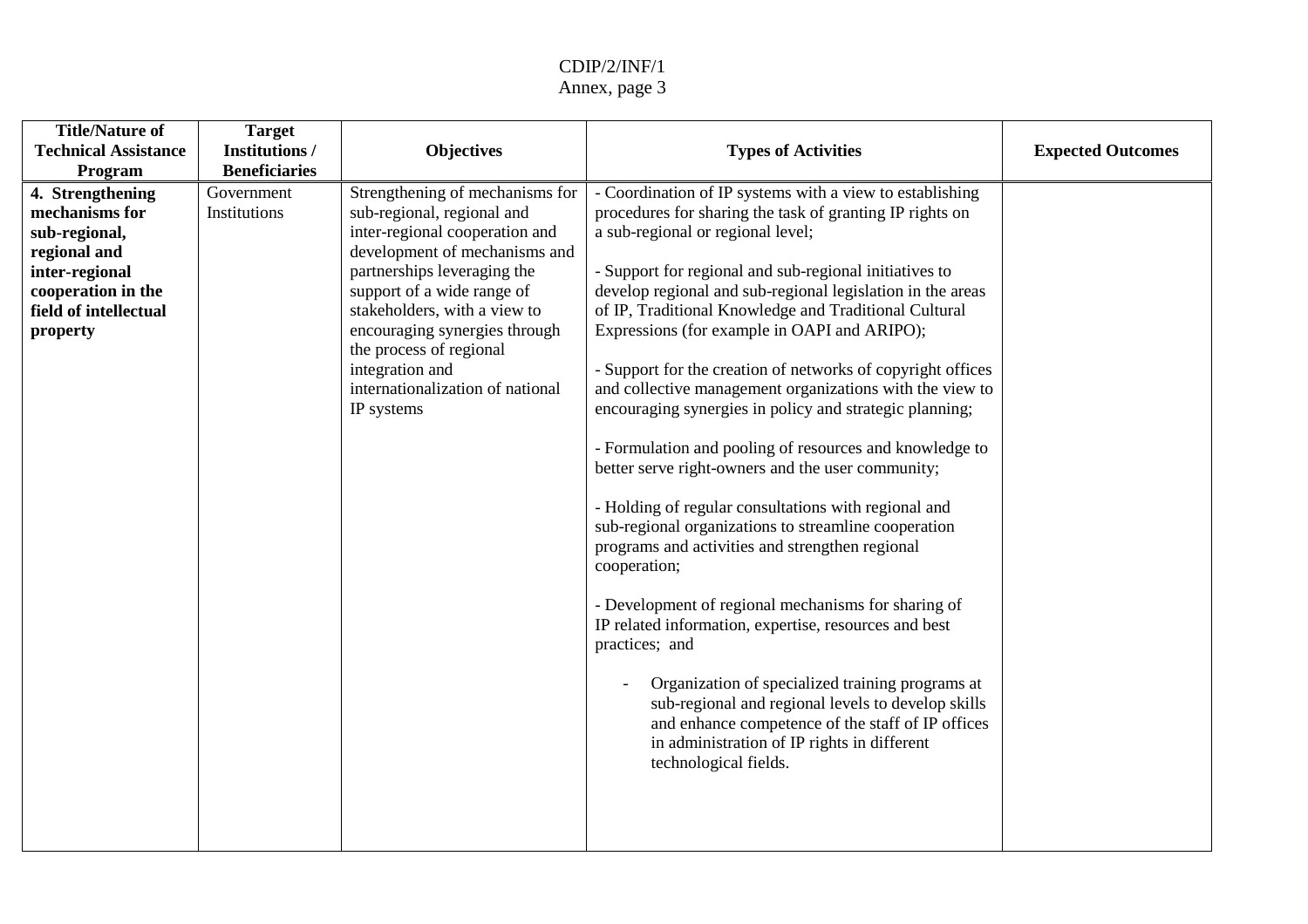| <b>Title/Nature of</b><br><b>Technical Assistance</b><br>Program                                | <b>Target</b><br><b>Institutions /</b><br><b>Beneficiaries</b>                                                         | <b>Objectives</b>                                                                                                                                                                                                                                                                             | <b>Types of Activities</b>                                                                                                                                                                                                                                                                                                                                                                                                                                                                                                                                                                                                                                  | <b>Expected Outcomes</b>                                                                                                                                                                                                                                                                                        |
|-------------------------------------------------------------------------------------------------|------------------------------------------------------------------------------------------------------------------------|-----------------------------------------------------------------------------------------------------------------------------------------------------------------------------------------------------------------------------------------------------------------------------------------------|-------------------------------------------------------------------------------------------------------------------------------------------------------------------------------------------------------------------------------------------------------------------------------------------------------------------------------------------------------------------------------------------------------------------------------------------------------------------------------------------------------------------------------------------------------------------------------------------------------------------------------------------------------------|-----------------------------------------------------------------------------------------------------------------------------------------------------------------------------------------------------------------------------------------------------------------------------------------------------------------|
| 5. Assisting policy<br>makers to<br>understand the<br>economic impact of<br>creative industries | Government<br>Institutions                                                                                             | Provide to member states<br>estimates of the economic<br>contribution of their creative<br>industries                                                                                                                                                                                         | - Studies on the economic contribution of creative<br>industries<br>- Two day seminars on the importance of estimating the<br>economic contribution of creative industries                                                                                                                                                                                                                                                                                                                                                                                                                                                                                  | Identification of the<br>economic contribution of<br>the creative industries and<br>enabling governments to<br>identify areas for policy<br>intervention                                                                                                                                                        |
| 6. Professional<br><b>Development</b><br>Program                                                | IP offices,<br>collective<br>management<br>organizations,<br>industry<br>associations and<br>research<br>institutions. | Training of officials from such<br>institutions in Member States                                                                                                                                                                                                                              | - Intermediate and advanced seminars and training<br>courses in the field of industrial property and copyright<br>and related rights at interregional and regional levels; and<br>- Training courses for patent and trademark examiners<br>include practical training sessions in national and regional<br>IP offices with a view to improving the quality of patent<br>and trademark examination.<br>A full catalog of courses under the Professional<br>Development Program for 2008 is available at:<br>http://www.wipo.int/export/sites/www/academy/en/cours<br>es/professional_training/pdf/catalogue_2008_e.pdf                                       | Enhanced skills of officials<br>to perform their tasks in a<br>manner that could improve<br>the services offered by the<br>offices                                                                                                                                                                              |
| 7. Strengthening and<br><b>Modernization of IP</b><br>institutions                              | IP offices and<br>collective<br>management<br>organizations                                                            | - To develop and improve<br>capacity and efficiency of IP<br>institutions for efficient<br>administration and management<br>of IP rights and user oriented<br>services, through effective use of<br>modern management practices,<br>information technology systems<br>and infrastructure; and | - Expert/advisory missions to assess the specific needs<br>and requirements of the country concerned in developing<br>or strengthening IP institutions for administration and<br>management of IP rights consistent with development<br>plans;<br>- Design and development of robust, state of the art, user-<br>friendly data processing and capturing systems for<br>business modernization of IP institutions, achieved<br>through the installation and adaptation of the Industrial<br>Property Automation System (IPAS) Software for<br>industrial property offices and AFRICOS Software for<br>small and medium sized copyright collective management | - Modernized and efficient<br>IP infrastructure and<br>institutions providing<br>effective user-friendly<br>services;<br>- IP Offices are able to<br>comply with legal and<br>procedural requirements<br>pertaining to patent,<br>trademark, geographical<br>indications and industrial<br>design applications; |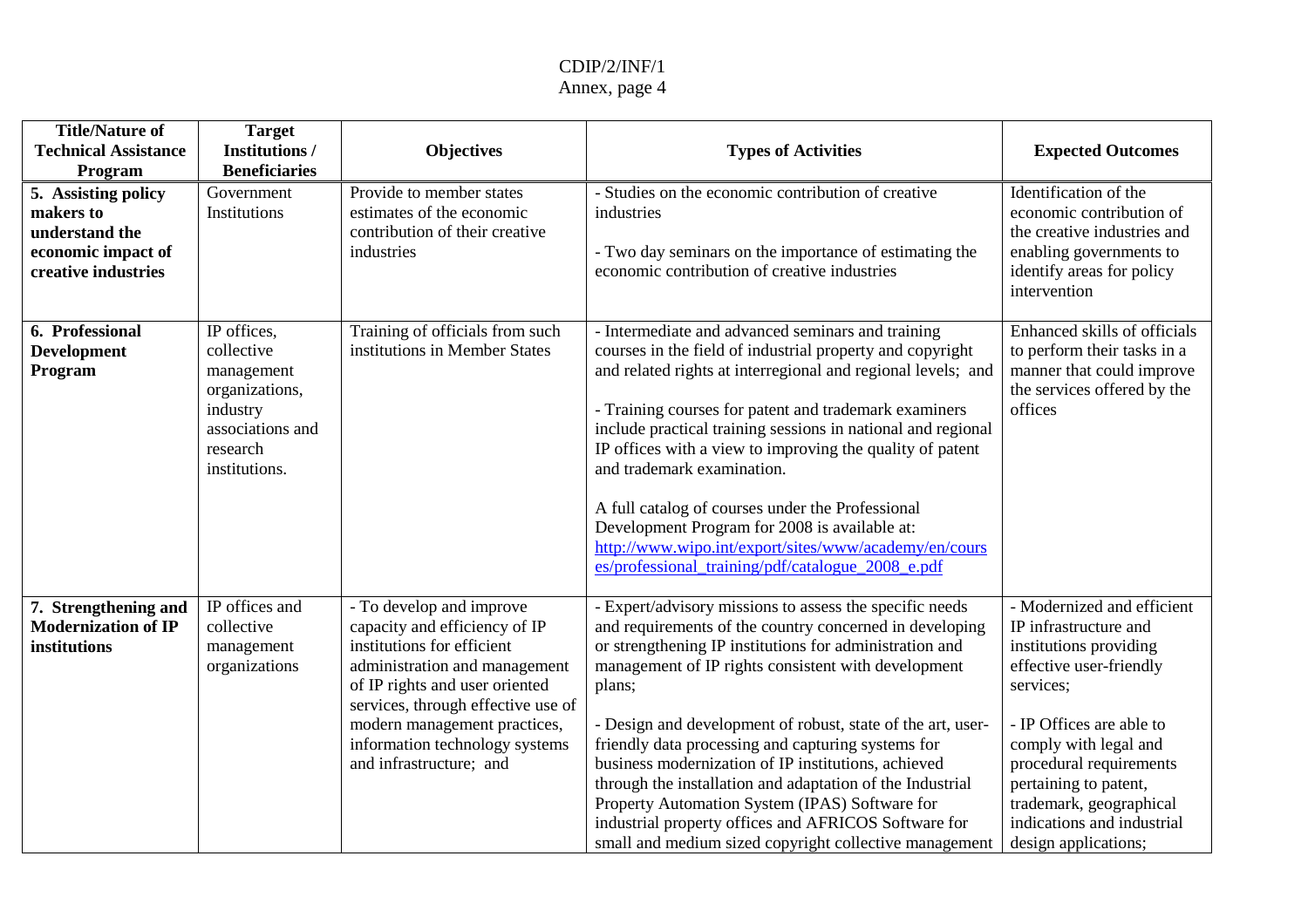| <b>Title/Nature of</b>      | <b>Target</b>        |                                                                |                                                                                                             |                                                         |
|-----------------------------|----------------------|----------------------------------------------------------------|-------------------------------------------------------------------------------------------------------------|---------------------------------------------------------|
| <b>Technical Assistance</b> | <b>Institutions/</b> | <b>Objectives</b>                                              | <b>Types of Activities</b>                                                                                  | <b>Expected Outcomes</b>                                |
| Program                     | <b>Beneficiaries</b> |                                                                |                                                                                                             |                                                         |
|                             |                      | - To strengthen the capacities of                              | organizations;                                                                                              | - CR Offices are able to                                |
|                             |                      | national, sub-regional and                                     |                                                                                                             | provide a non-mandatory                                 |
|                             |                      | regional IP Offices with a view<br>to enabling them to provide | - Development of manuals and guidelines for<br>administration and management of IP rights in conformity     | registration of works to<br>facilitate public access to |
|                             |                      | responsive, user-oriented and                                  | with relevant national IP legislation in place;                                                             | rights and works in the                                 |
|                             |                      | high quality services, to meet the                             |                                                                                                             | public domain;                                          |
|                             |                      | growing demand of users from                                   | - Advice on updating working methods and streamlining                                                       |                                                         |
|                             |                      | the private, public sectors and                                | office operations;                                                                                          | - Copyright Collective                                  |
|                             |                      | other stakeholders.                                            |                                                                                                             | <b>Management Organizations</b>                         |
|                             |                      |                                                                | - Design of training and advisory services in corporate                                                     | are able to provide real                                |
|                             |                      |                                                                | governance principles for improved management of                                                            | time, accurate identification                           |
|                             |                      |                                                                | industrial property and copyright offices, as well as<br>copyright collective management organizations; and | of works and authors for a<br>rapid distribution of     |
|                             |                      |                                                                |                                                                                                             | royalties to right owners                               |
|                             |                      |                                                                | - Support for Fora on IP administration for high-level                                                      | and information to users;                               |
|                             |                      |                                                                | experts from developing and developed countries to:                                                         |                                                         |
|                             |                      |                                                                |                                                                                                             | - Further expected benefits:                            |
|                             |                      |                                                                | a) share experiences and discuss ways of improving                                                          |                                                         |
|                             |                      |                                                                | processes, procedures and practices relating to the<br>management of IP offices; and                        | a) Improved efficiency;                                 |
|                             |                      |                                                                |                                                                                                             | b) Shorter processing time;                             |
|                             |                      |                                                                | b) learn about the best practices and consider ways of                                                      |                                                         |
|                             |                      |                                                                | customizing and improving administrative and IP                                                             | c) Creation of national IP                              |
|                             |                      |                                                                | information, documentation and automation procedures.                                                       | databases;                                              |
|                             |                      |                                                                |                                                                                                             | d) Reduction of backlog;                                |
|                             |                      |                                                                |                                                                                                             | e) Development of skills                                |
|                             |                      |                                                                |                                                                                                             | and expertise of institution                            |
|                             |                      |                                                                |                                                                                                             | staff;                                                  |
|                             |                      |                                                                |                                                                                                             | f) E-Communication                                      |
|                             |                      |                                                                |                                                                                                             | regarding WIPO Treaties;                                |
|                             |                      |                                                                |                                                                                                             | and                                                     |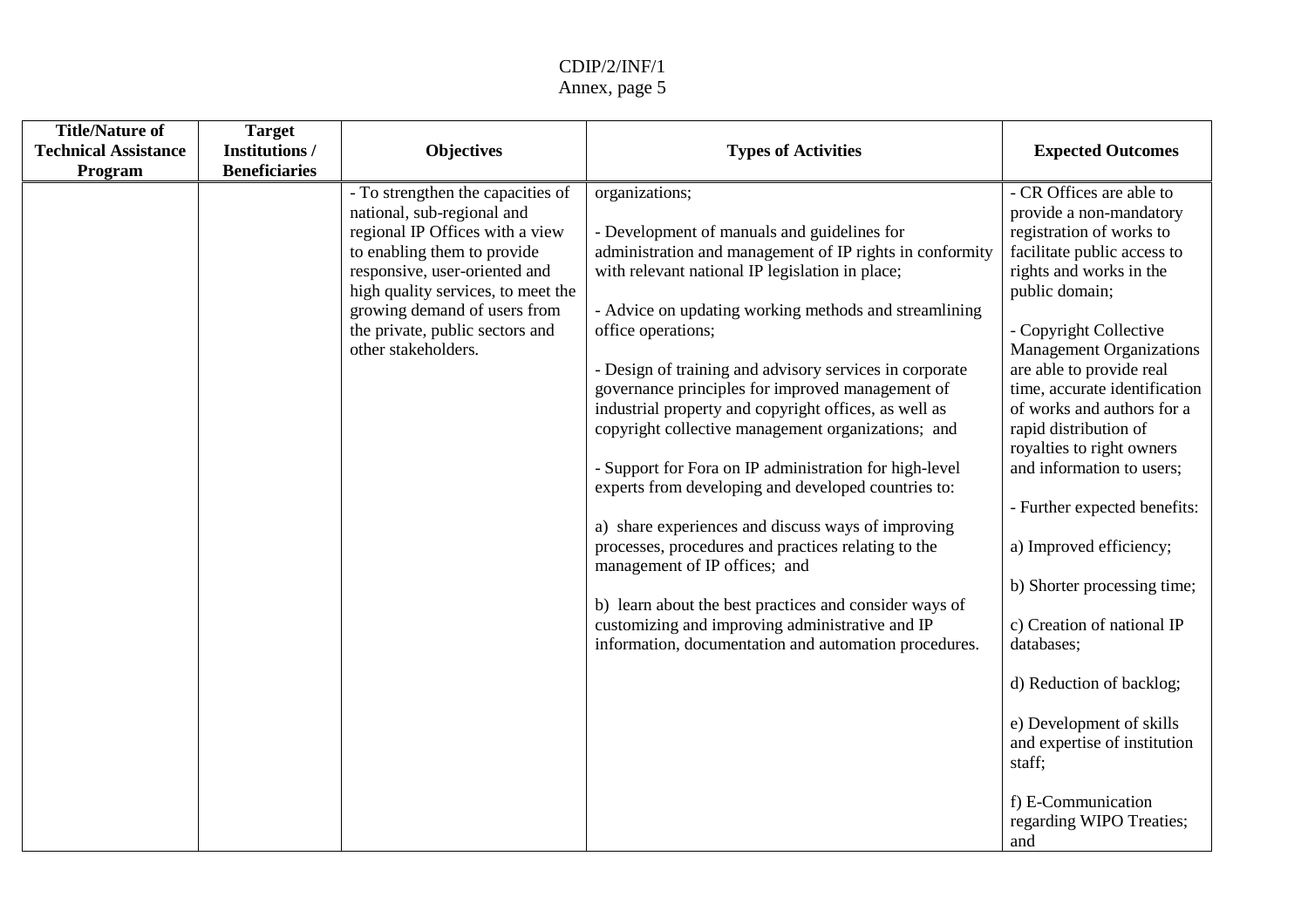| <b>Beneficiaries</b><br>community.<br>- Organization of strategic seminars or fora for policy<br>- Enhanced knowledge of<br>- To sensitize policy makers and<br>8. Developing<br>Government<br>capacity for a clear<br>Institutions;<br>senior IP officials from<br>makers and senior IP administrators to discuss and share<br>IP Offices<br>developing countries, with a<br>their views on emerging IP issues such as traditional<br>understanding and<br>special focus on LDCs, on<br>an effective<br>knowledge, copyright in the digital environment, the role                                                                                                                                                                                                                                                                                                                                                                                                                                                                                                                                                                                                                                                                                                                                                                                                                                                                                                                                                                                                                                                                                                                                                                                                                                                                                                                                                                                                                                                                                                                                                                                                                                                                     | <b>Title/Nature of</b><br><b>Technical Assistance</b><br>Program | <b>Types of Activities</b> | <b>Target</b><br><b>Institutions /</b><br><b>Objectives</b> | <b>Expected Outcomes</b>                                                                                                                                                                                                                                                                                                                                                                                                                                                                                         |
|----------------------------------------------------------------------------------------------------------------------------------------------------------------------------------------------------------------------------------------------------------------------------------------------------------------------------------------------------------------------------------------------------------------------------------------------------------------------------------------------------------------------------------------------------------------------------------------------------------------------------------------------------------------------------------------------------------------------------------------------------------------------------------------------------------------------------------------------------------------------------------------------------------------------------------------------------------------------------------------------------------------------------------------------------------------------------------------------------------------------------------------------------------------------------------------------------------------------------------------------------------------------------------------------------------------------------------------------------------------------------------------------------------------------------------------------------------------------------------------------------------------------------------------------------------------------------------------------------------------------------------------------------------------------------------------------------------------------------------------------------------------------------------------------------------------------------------------------------------------------------------------------------------------------------------------------------------------------------------------------------------------------------------------------------------------------------------------------------------------------------------------------------------------------------------------------------------------------------------------|------------------------------------------------------------------|----------------------------|-------------------------------------------------------------|------------------------------------------------------------------------------------------------------------------------------------------------------------------------------------------------------------------------------------------------------------------------------------------------------------------------------------------------------------------------------------------------------------------------------------------------------------------------------------------------------------------|
|                                                                                                                                                                                                                                                                                                                                                                                                                                                                                                                                                                                                                                                                                                                                                                                                                                                                                                                                                                                                                                                                                                                                                                                                                                                                                                                                                                                                                                                                                                                                                                                                                                                                                                                                                                                                                                                                                                                                                                                                                                                                                                                                                                                                                                        |                                                                  |                            |                                                             | g) Networking between IP<br>administrations and the user                                                                                                                                                                                                                                                                                                                                                                                                                                                         |
| of IP in economic development, flexibilities in IP system,<br>provide a forum for them to<br>IP and Public Health, strategic use of patent information,<br>management of IP<br>discuss and share their views on<br>evolving role of IP administrations in national<br>countries;<br>consistent with<br>such issues;<br>national development<br>development, etc.<br>priorities and public<br>- To support national plans and<br>- Inclusion in such fora of more topics relating to IP<br>policy objectives<br>initiatives, through provision of<br>human resources of IP<br>including promoting<br>protection, public policy objectives and public interest;<br>required technical assistance and<br>fair balance between<br>IP protection and the<br>advice, for developing and<br>- Organizing meetings, training courses, study visits and<br>the requirement of an<br>expert mission in particular areas of interest to the<br>public interest<br>enhancing national IP<br>infrastructure, institutional<br>Member States such as those mentioned above<br>capacity and knowledge base,<br>conducive to establishing an<br>- On-the-job training to the staff of IP institutions to<br>enhance their capacity to administer and manage IP<br>efficient and balanced IP system<br>in line with national<br>rights, including the international registration and<br>skills of senior IP<br>classification systems administered by WIPO;<br>development and public policy<br>goals; and<br>the organizational and<br>- Organization of workshops and seminars to build<br>capacity of senior IP administrators to better deal with<br>- To strengthen national IP<br>institutions and develop<br>technical issues affecting IP offices;<br>functional links with other<br>- Organization of study visits and training abroad for<br>institutions in the public sector<br>user community.<br>policy makers and senior IP administrators to learn from<br>(such as the Ministries of Justice,<br>the experiences and best practices of other countries'<br>Trade, Science and Technology,<br>Culture, Environment,<br>experiences in administering IP rights and developing and<br>Education, enforcement<br>implementing IP policies; | administration and                                               |                            | emerging IP issues and to                                   | policy makers and senior IP<br>administrators to develop,<br>formulate and implement<br>appropriate and balanced IP<br>policies for their respective<br>- Enhanced technical and<br>managerial capability of<br>institutions, consistent with<br>improved and modernized<br>system of administering<br>and managing IP rights<br>- Enhanced capacity and<br>administrators in improving<br>operational aspects of IP<br>offices in order to gain<br>effectiveness and efficiency<br>in providing services to the |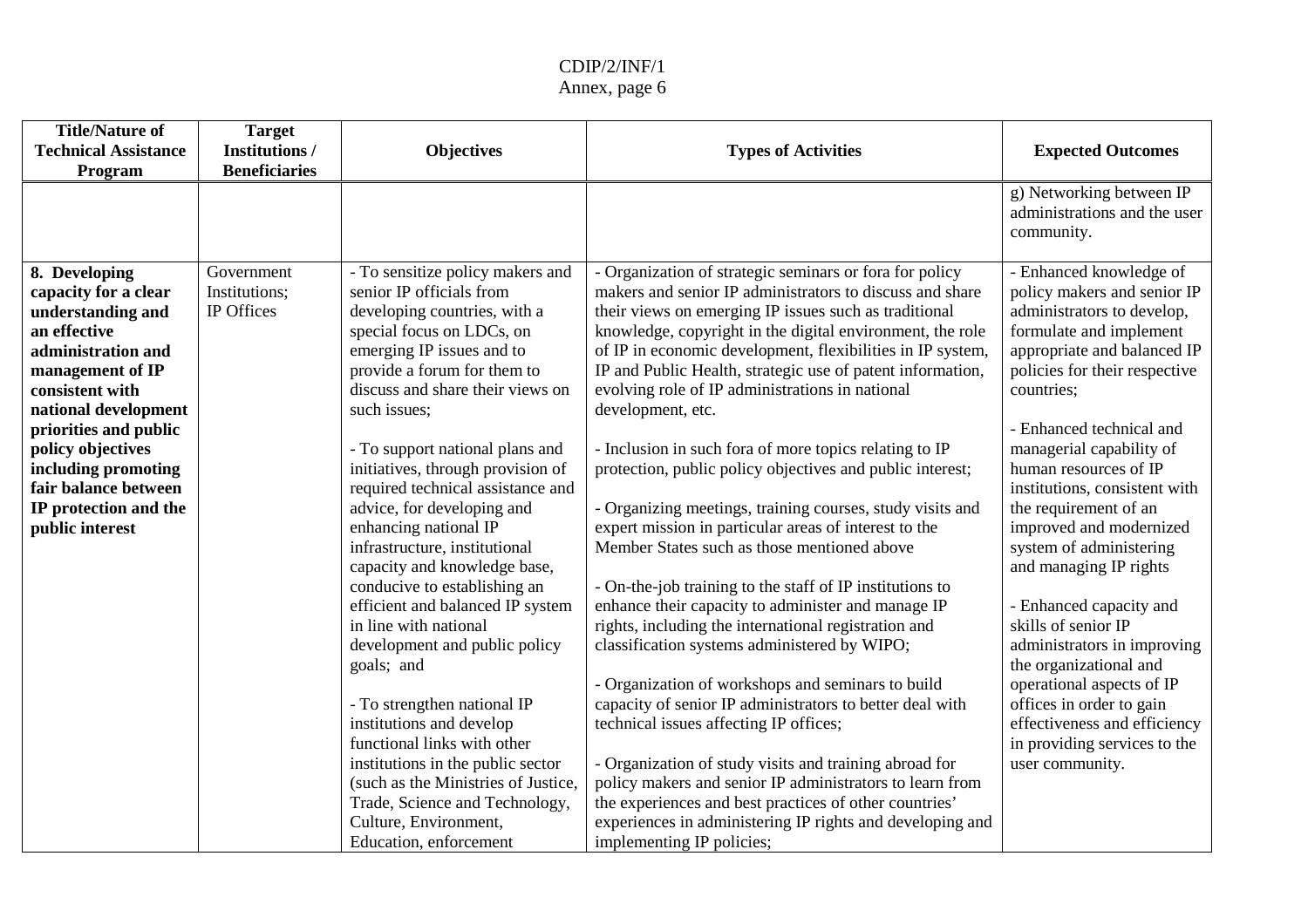#### CDIP/2/INF/1 Annex, page 7

| <b>Title/Nature of</b><br><b>Technical Assistance</b><br>Program                                                           | <b>Target</b><br><b>Institutions /</b><br><b>Beneficiaries</b>     | <b>Objectives</b>                                                                                                                                                                                                                                                                                                                                                                                                                                 | <b>Types of Activities</b>                                                                                                                                                                                                                                                                                                                                                                                                                                                                                                                                                                                                                                                                                     | <b>Expected Outcomes</b>                                                                                                                                                                                                                                       |
|----------------------------------------------------------------------------------------------------------------------------|--------------------------------------------------------------------|---------------------------------------------------------------------------------------------------------------------------------------------------------------------------------------------------------------------------------------------------------------------------------------------------------------------------------------------------------------------------------------------------------------------------------------------------|----------------------------------------------------------------------------------------------------------------------------------------------------------------------------------------------------------------------------------------------------------------------------------------------------------------------------------------------------------------------------------------------------------------------------------------------------------------------------------------------------------------------------------------------------------------------------------------------------------------------------------------------------------------------------------------------------------------|----------------------------------------------------------------------------------------------------------------------------------------------------------------------------------------------------------------------------------------------------------------|
|                                                                                                                            |                                                                    | authorities, among others), to<br>promote a fair balance between<br>IP protection and public interest<br>in IP policies and management.<br>- To develop and enhance the<br>capacity of human resources in<br>administration and management<br>of IP rights.                                                                                                                                                                                       | Organization of expert meetings, seminars, practical<br>workshops at national and regional levels, training<br>programs, study visits, and commissioned studies, on<br>specific issues upon the request of IP institutions;<br>- Dissemination and use of best practices of IP<br>management; and<br>- Organization of seminars and meetings in cooperation<br>with the authorities concerned to enhance awareness<br>about the usefulness of IP information for economic and<br>technological development.                                                                                                                                                                                                    |                                                                                                                                                                                                                                                                |
| 9. Strengthen IP<br>capacity of<br>institutions that<br>support<br>entrepreneurs and<br>$SMEs1$ and creative<br>industries | <b>SME</b> and Creative<br><b>Industry Support</b><br>Institutions | - Improve the competitiveness of<br>SMEs by integrating a package<br>of IP services with existing<br>programs of SME support<br>institutions;<br>- SMEs are not only creators but<br>also users of IP. Thus the<br>program assists them not only to<br>better protect, manage and<br>exploit their innovations and<br>creativity but also to make it<br>accessible to others.<br>- Enhance intellectual property<br>awareness and impact of IP in | Development of basic and specialized material on IP for<br>business (guides, multi media products, articles, case<br>studies, etc.) including material of relevance to particular<br>industrial and service sectors;<br>- Translation and customization of the above material to<br>the needs of individual institutions or countries, including<br>curriculum and course material; and<br>- Awareness raising, capacity building and specialized<br>events for training the trainers in the SME support<br>institutions to deliver IP awareness and capacity building<br>services<br>- Publication of training tools on specific creative sectors<br>and two-three days workshops based on the training tools | Greater capacity of SME<br>support institutions to<br>deliver IP related awareness<br>and capacity building<br>services to SMEs<br>Acquisition of knowledge<br>on the management of<br>intellectual property by<br>creative industries support<br>institutions |

 $1 -$  Such institutions include government institutions responsible for supporting SMEs, IP offices, chambers of commerce, business incubators, universities, technology transfer offices, science parks, innovation centers, etc. They could be national, sub regional or regional.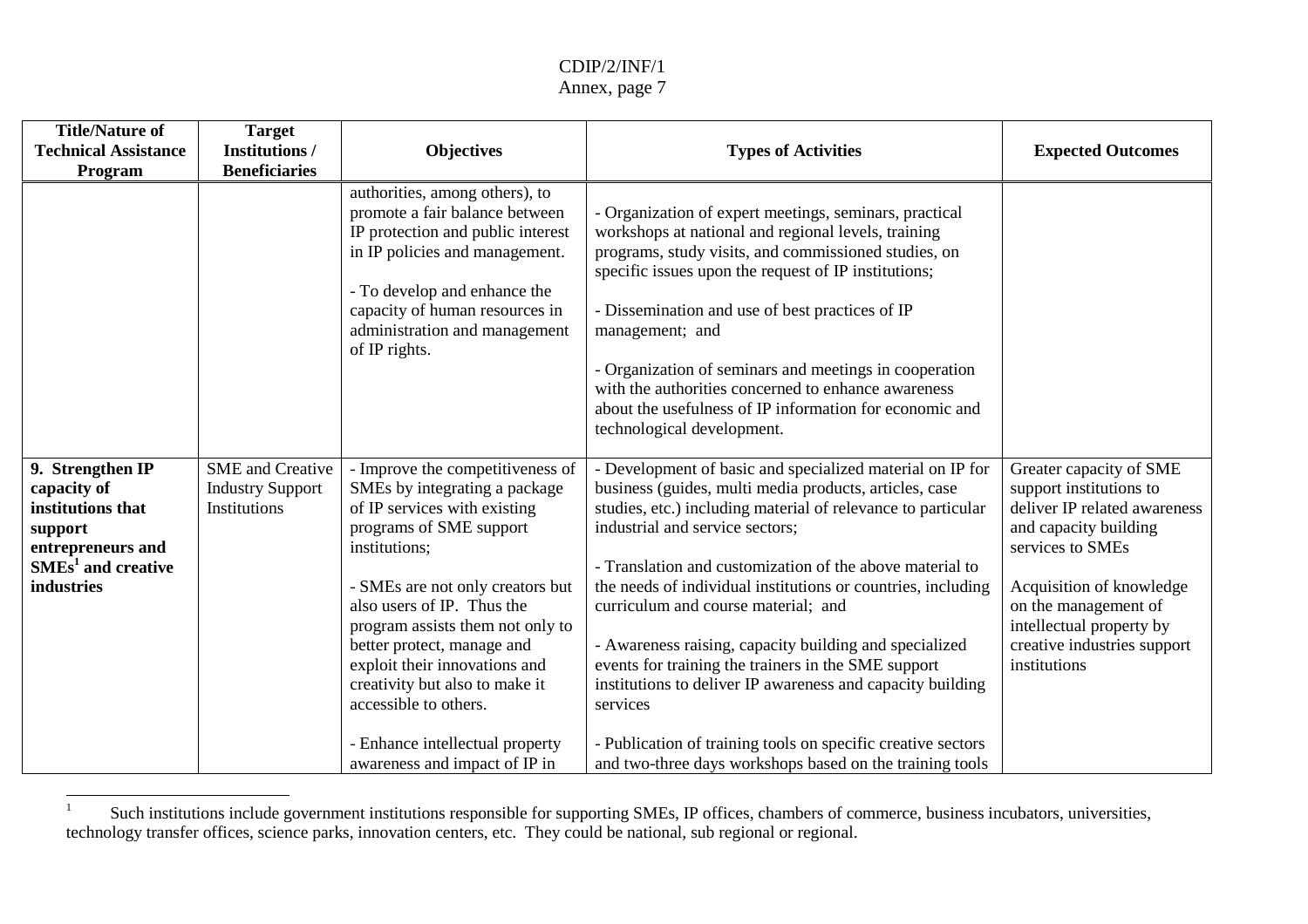| <b>Title/Nature of</b><br><b>Technical Assistance</b><br>Program                                                                                                        | <b>Target</b><br><b>Institutions /</b><br><b>Beneficiaries</b>                          | <b>Objectives</b>                                                                                                                                                                                                                                                                                                                               | <b>Types of Activities</b>                                                                                                                                                                                                                                                                                                                                                                                                                                                                                                                                                                                                                                                                                                                                                                                                                                                       | <b>Expected Outcomes</b>                                                                                                                                                                                                                                                                              |
|-------------------------------------------------------------------------------------------------------------------------------------------------------------------------|-----------------------------------------------------------------------------------------|-------------------------------------------------------------------------------------------------------------------------------------------------------------------------------------------------------------------------------------------------------------------------------------------------------------------------------------------------|----------------------------------------------------------------------------------------------------------------------------------------------------------------------------------------------------------------------------------------------------------------------------------------------------------------------------------------------------------------------------------------------------------------------------------------------------------------------------------------------------------------------------------------------------------------------------------------------------------------------------------------------------------------------------------------------------------------------------------------------------------------------------------------------------------------------------------------------------------------------------------|-------------------------------------------------------------------------------------------------------------------------------------------------------------------------------------------------------------------------------------------------------------------------------------------------------|
|                                                                                                                                                                         |                                                                                         | the management of creative<br>industries                                                                                                                                                                                                                                                                                                        |                                                                                                                                                                                                                                                                                                                                                                                                                                                                                                                                                                                                                                                                                                                                                                                                                                                                                  |                                                                                                                                                                                                                                                                                                       |
| 10. Training<br>Programs on IP<br><b>Protection and</b><br><b>Management</b>                                                                                            | Academic and<br>Research<br>Institutions /<br><b>Businesses</b>                         | To support developing countries<br>to assist their inventors in<br>business, academic and research<br>institutions, in protecting and<br>commercializing their creations,<br>through customized training<br>programs such as (1) Patent<br>Drafting, (2) Successful<br>Technology Licensing (STL), (3)<br>IP Marketing, and (4) IP<br>Valuation | - Four-day training programs on licensing involving<br>the teaching of concepts and practical exercises. This<br>Program is based on training material developed by<br>WIPO. However, every edition is prepared according to<br>the different national and regional contexts, taking into<br>account the needs and interests of Member States.<br>Programs for universities and research institutions are<br>also mindful of ensuring that licensing negotiations are<br>done with a view to promoting the public interest through<br>the broad commercialization of inventions generated<br>within universities and research institutions<br>- Four to five days of training programs on IP<br>negotiations with a focus on valuation or marketing<br>of intangibles; and<br>- Seven to ten days training programs on patent drafting,<br>focusing on selected technical areas. | Enhanced skills in<br>developing country<br>institutions on IP asset<br>management<br>Development of<br>communities of IP<br>managers which would<br>allow further interactions<br>among participants on<br>issues relating to<br>technology management                                               |
| 11. Development,<br>creation and<br>implementation of<br>mechanisms which<br>facilitate access to<br>and dissemination of<br><b>IP-related technical</b><br>information | <b>Business Support</b><br>Institutions and<br>Academic and<br>Research<br>Institutions | - To promote the use of IP<br>information, especially patent<br>information to the R&D and<br>business communities so as to<br>enhance the competitiveness of<br>the agricultural and industrial<br>sectors for national and global<br>markets;<br>- To develop mechanisms for the<br>use of IP-related technical                               | - Promotion and establishment of specialized centers for<br>IP information management;<br>- Creation of sub-regional, regional and international<br>databases for patent search and examination (especially<br>in new technology areas);<br>- Development of specialized value-added services;<br>- Provision of necessary information technology and other<br>equipment for effective and smooth functioning of the IP                                                                                                                                                                                                                                                                                                                                                                                                                                                          | Efficient IP support<br>infrastructure for the use of<br>patent information for<br>technological adaptation<br>and development in<br>agriculture, industry and<br>services as well as the<br>provision of other advisory<br>services on IP<br>The assisted IP institutions<br>are expected to benefit |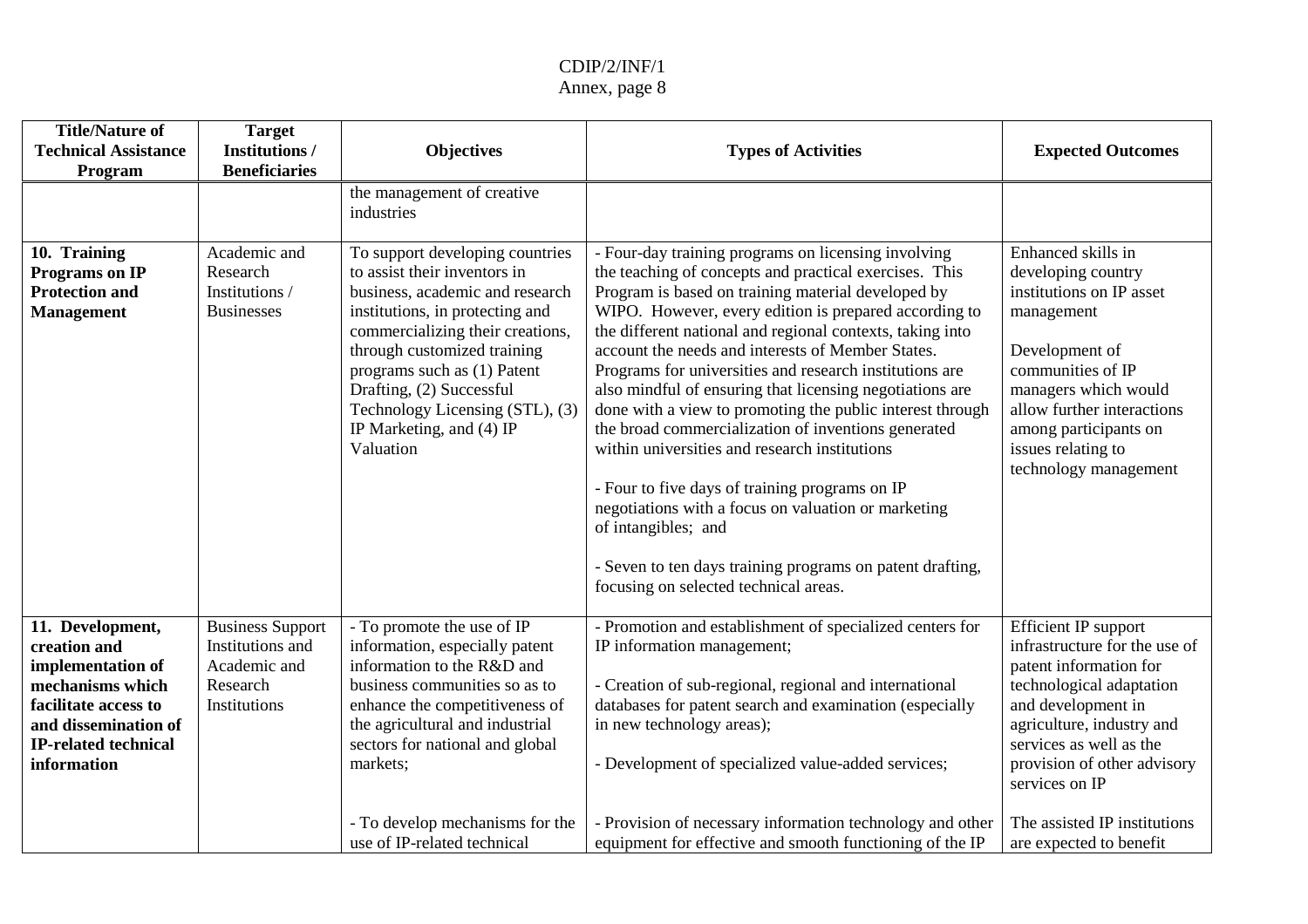| <b>Title/Nature of</b><br><b>Technical Assistance</b><br>Program | <b>Target</b><br><b>Institutions /</b><br><b>Beneficiaries</b> | <b>Objectives</b>                                                                                                                                                                    | <b>Types of Activities</b>                                                                                                                                                                                                                                                                                                                                                                                                                                                                                                                                                                                                                                                                                                                                                                                                                                                                                                                                                                                                                                                                                                                                                                                                         | <b>Expected Outcomes</b>                                                                                                                                                                                                                                                                                                                                                                                                                                                                                                                                                                                                                                                                                                                              |
|------------------------------------------------------------------|----------------------------------------------------------------|--------------------------------------------------------------------------------------------------------------------------------------------------------------------------------------|------------------------------------------------------------------------------------------------------------------------------------------------------------------------------------------------------------------------------------------------------------------------------------------------------------------------------------------------------------------------------------------------------------------------------------------------------------------------------------------------------------------------------------------------------------------------------------------------------------------------------------------------------------------------------------------------------------------------------------------------------------------------------------------------------------------------------------------------------------------------------------------------------------------------------------------------------------------------------------------------------------------------------------------------------------------------------------------------------------------------------------------------------------------------------------------------------------------------------------|-------------------------------------------------------------------------------------------------------------------------------------------------------------------------------------------------------------------------------------------------------------------------------------------------------------------------------------------------------------------------------------------------------------------------------------------------------------------------------------------------------------------------------------------------------------------------------------------------------------------------------------------------------------------------------------------------------------------------------------------------------|
|                                                                  |                                                                | information and ICTs;<br>- To create user-friendly IP<br>information centers, which<br>would provide one-stop services<br>on IP information to the public<br>and the user community. | information center;<br>- Provision of on-the-job training to the staff of IP<br>information centers/units with regard to patent searches<br>and patent document retrieval from various sources and<br>databases;<br>- Provision of reference materials (e.g. Optical discs,<br>publications, books, etc.) to be equipped in the IP<br>information center;<br>- Organization of study visits and training abroad to learn<br>from the experiences and best practices of other<br>countries' IP information centers;<br>- Use of new technologies for IP Offices and CR Offices<br>to reach out to a wide range of users;<br>- Assistance to IP information centers in launching<br>awareness and public outreach campaigns; and<br>- Establishment of Intellectual Property Advisory<br>Services and Information Center (IPASIC) in least<br>developed countries through the provision and installment<br>of equipment (such as computer hardware and software,<br>printers and other related equipment) and publications,<br>as well as skills development program to the staff of the<br>Center in the various intellectual property areas of<br>relevance and to provide the necessary services to the<br>public in those areas. | from better use of<br>technological information<br>contained in IP databases,<br>including dissemination of<br>patent information<br>becoming part of the state<br>of the art and the public<br>domain<br>Improved access to IP<br>information through<br>advanced IT equipment,<br>on-line databases, optical<br>discs and reference<br>materials equipped in IP<br>information centers which<br>are available to the public<br>Greater understanding of<br>the general public on the<br>importance of IP<br>information, particularly<br>patent information, for<br>research and education and<br>its effective use for<br>technological development<br>Effective Use of IP<br>information by academics,<br>researchers, entrepreneurs,<br>and SMEs |
| 12. Institutional<br><b>Policies for</b>                         | Academic and<br>Research                                       | To assist research institutions in<br>developing countries in the                                                                                                                    | - Four day workshops to discuss the establishment of<br>institutional policies in universities and research centers,                                                                                                                                                                                                                                                                                                                                                                                                                                                                                                                                                                                                                                                                                                                                                                                                                                                                                                                                                                                                                                                                                                               | The structuring of<br>institutional policies on IP                                                                                                                                                                                                                                                                                                                                                                                                                                                                                                                                                                                                                                                                                                    |